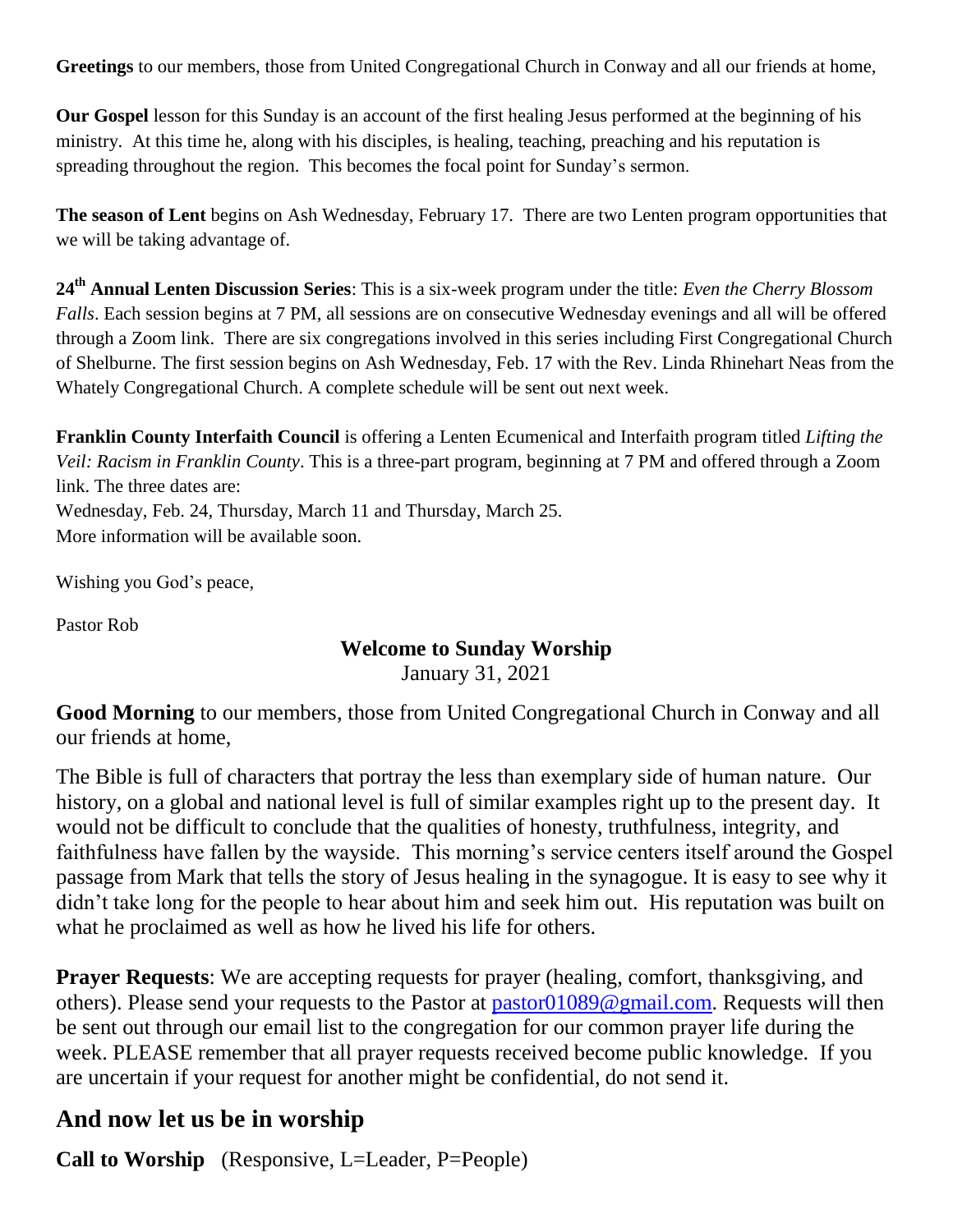L May God open our hearts to hear God's Word.

### **P May God open our hearts to praise God's name.**

L May God open our hearts to worship.

## **Morning Unison Prayer & the Lord's Prayer**

**O God open our ears to hear what you are saying today. Open our eyes to see where Jesus' healing love is needed in our world. Open our hands, to do your ministry. Open our lips to bring comfort, joy and laughter to your people. Open our hearts to love you, our neighbors and ourselves as you love us. In the name of Christ, who taught us to pray, saying…***Our Father, who art in heaven, hallowed be thy name. Thy kingdom come, thy will be done, on earth as it is in heaven. Give us this day our daily bread and forgive us our debts as we forgive our debtors. And lead us not into temptation but deliver us from evil. For thine is the kingdom and the power and the glory forever. Amen.*

### **Prayers of the People**

Today's prayers are based on a prayer offered in the book *Prayers for all Occasions*, by Rev. Dr. Roy Pearson. There is a space provided to offer your own prayers. Let us now come to God.

God of truth and God of grace, ever near to us in our time of prayer, it is here that we wrestle ourselves to quietness, and struggle to be still, so that we may be fully in the present, undistracted, focused of thought that we may come before you in prayer, in discernment of your will, in our strength and our weakness, in our joy and in our despair…. it is here that we offer prayers for ourselves, as your people, as Christians. We ask for clarity of vision that we may learn to separate fact from fantasy, truth from falsehood, right from wrong and love from hate. We ask that we become restless when the realities of our world, your creation, are made clear to us. That the agonies of our sisters and our brothers, regardless of who they are or where they are from, may not be distant from our hearts. That we may add our voices to theirs and not remain silent. We ask for love and compassion, that we may not only care for the lovable and likeable, but for the difficult, the wayward, the lost, and yes, even those who trade in hate. We ask for a hunger in our souls. That preoccupation with good causes may not leave us blind to the cause of their goodness, and that wanting to be your hands and your feet to bring your goodness to a world in great need, we may pay, without exception, the cost of our discipleship. Gracious God, we are your children, you have made us, set before us the ways of life and the ways of death. You have bound our feet to the earth while raising our hearts and minds unto heaven. We pray for ourselves, here, in this community, Shelburne and in this congregation. Be in truth and grace among us and teach us to live